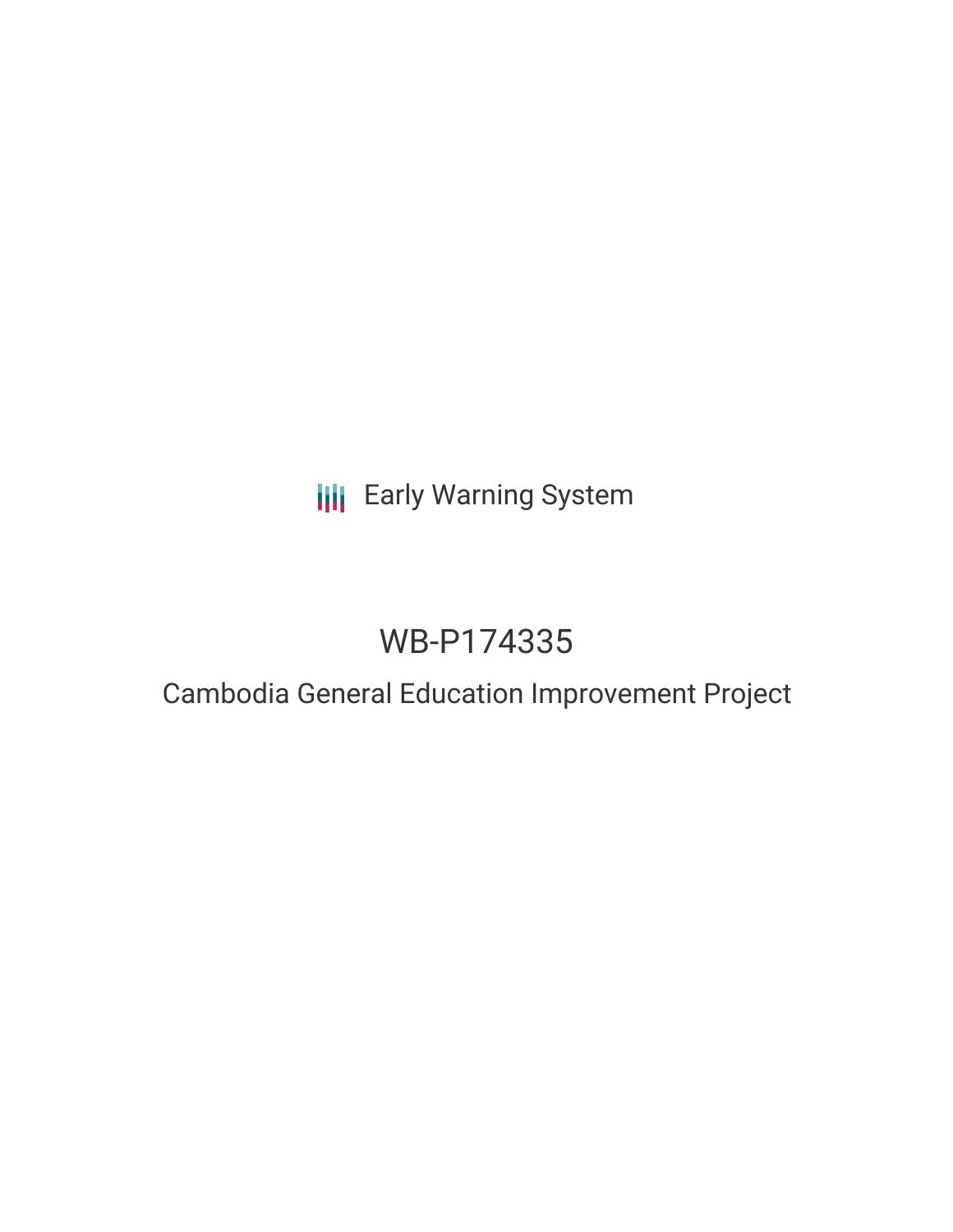

### **Quick Facts**

| <b>Countries</b>               | Cambodia                    |
|--------------------------------|-----------------------------|
| <b>Financial Institutions</b>  | World Bank (WB)             |
| <b>Status</b>                  | Proposed                    |
| <b>Bank Risk Rating</b>        | A                           |
| <b>Voting Date</b>             | 2021-10-29                  |
| <b>Borrower</b>                | Government of Cambodia      |
| <b>Sectors</b>                 | <b>Education and Health</b> |
| <b>Investment Type(s)</b>      | Loan                        |
| <b>Investment Amount (USD)</b> | \$50.00 million             |
| <b>Project Cost (USD)</b>      | \$60.00 million             |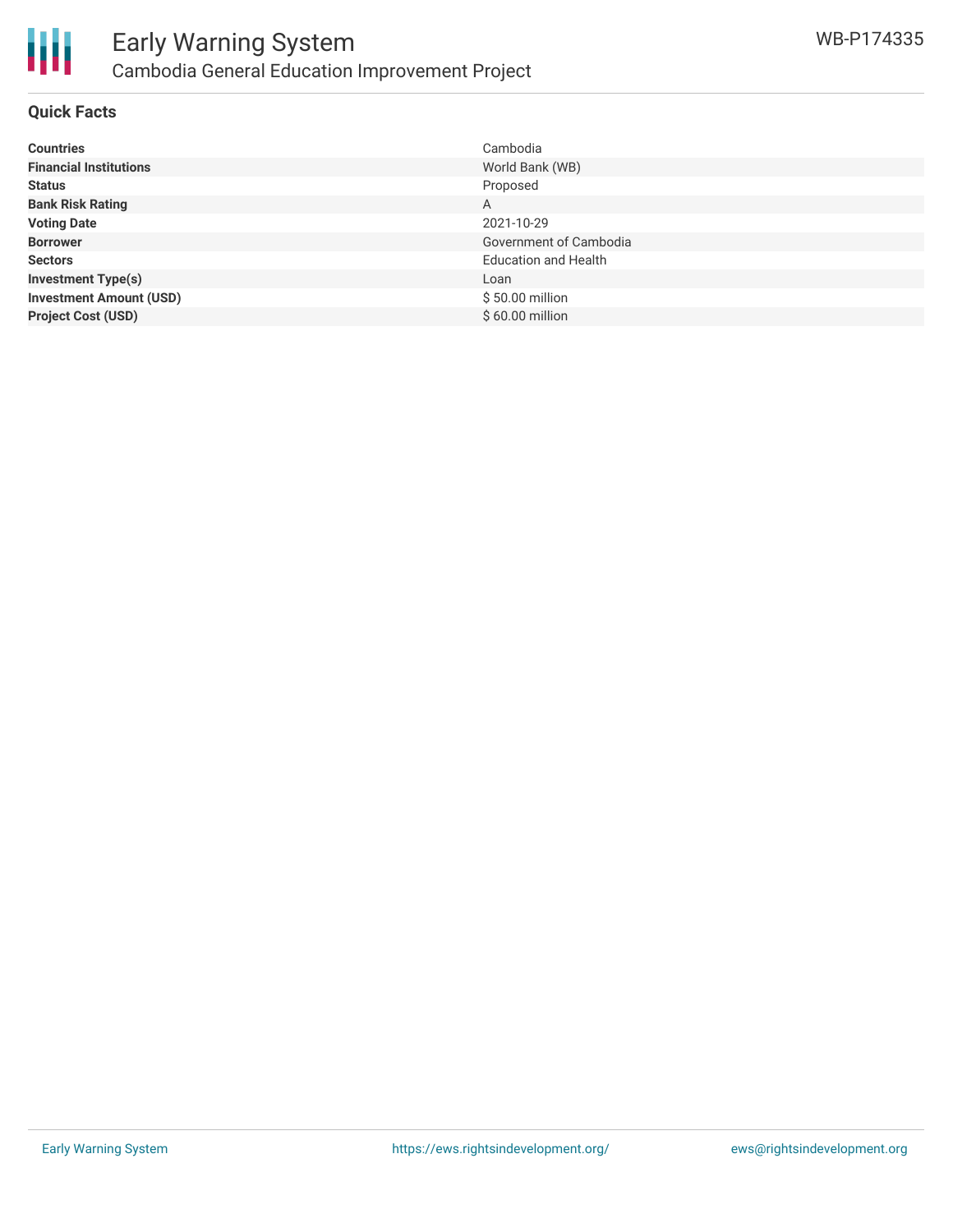

# **Project Description**

According to the bank's documents, the project aims to "improve general education quality in target areas, and to provide immediate and effective response in case of an eligible crisis or emergency."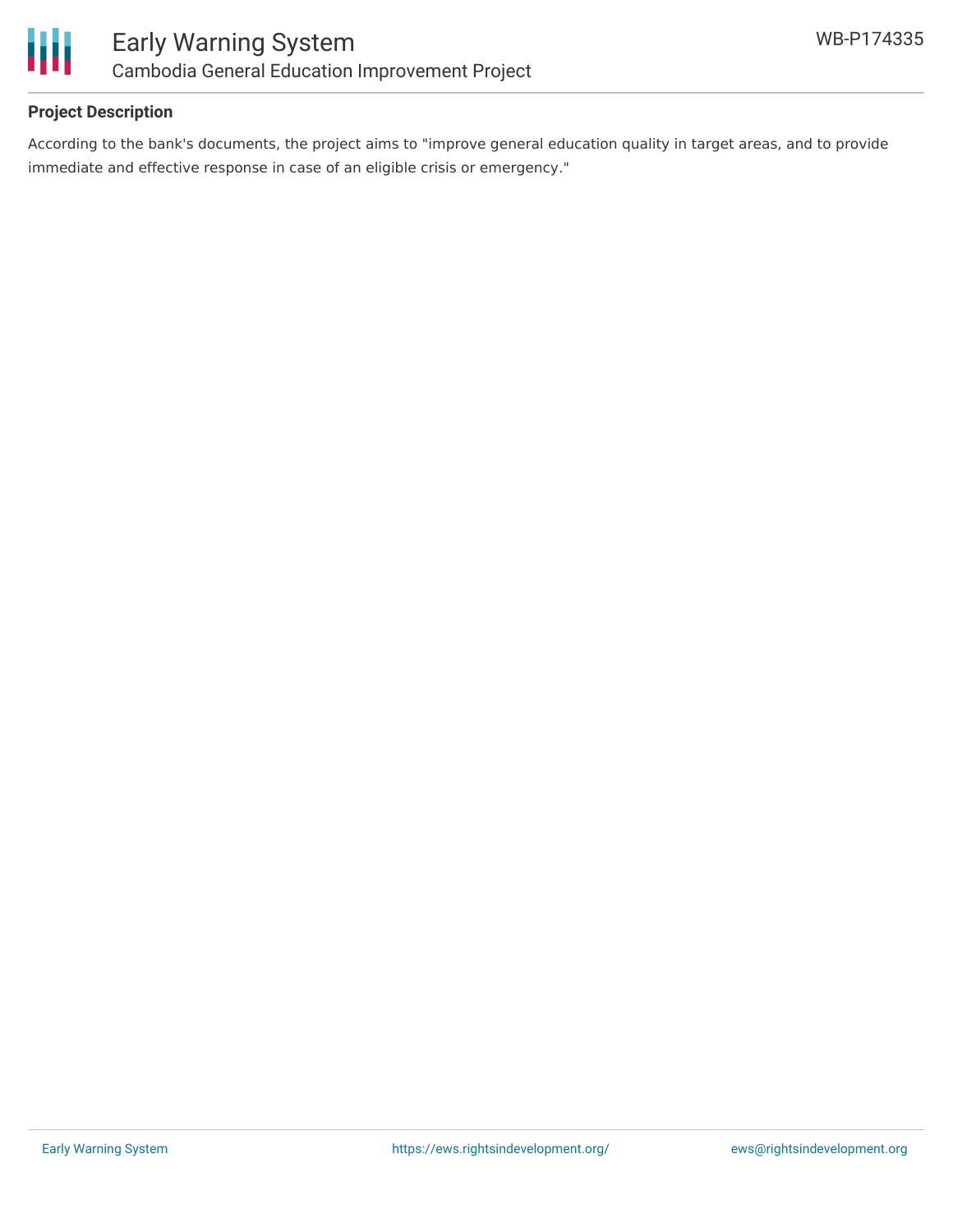

# **Investment Description**

World Bank (WB)

Co-financing: EFA-FTI Education Program Development Fund US\$ 10 million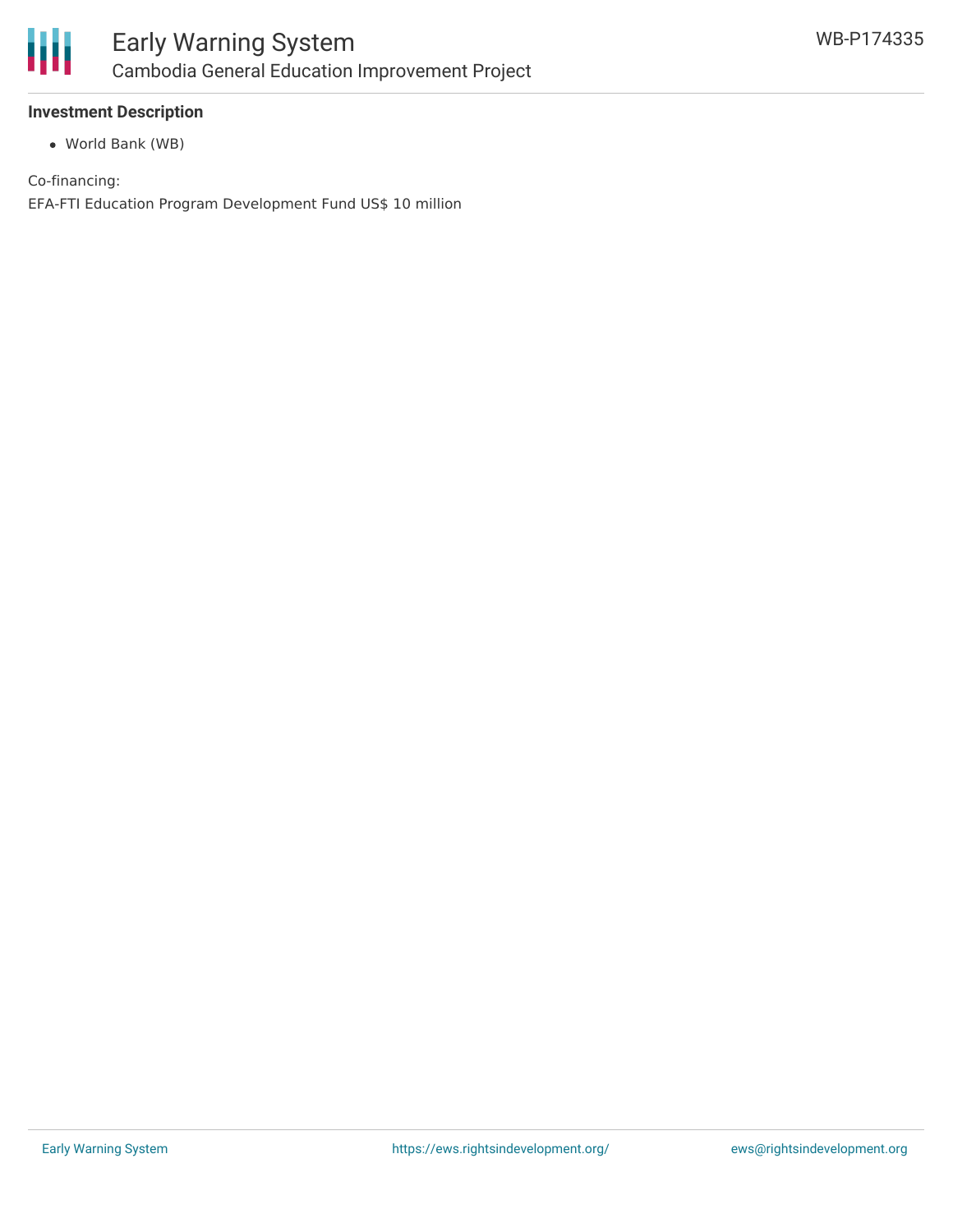

# **Contact Information**

World Bank Simeth Beng, Senior Education Specialist sbeng@worldbank.org 5721+1366 / 855-23-261366

Borrower/Client/Recipient Royal Government of Cambodia Vissoth Vongsey, Permanent Secretary of State vongsey\_vissoth@mef.gov.kh

Implementing Agencies Ministry of Education, Youth and Sport Bunroeun Nath, Secretary of State nath.bunroeun@moeys.gov.kh

#### ACCESS TO INFORMATION

To submit an information request for project information, you will have to create an account to access the Access to Information request form. You can learn more about this process at: [https://www.worldbank.org/en/access-to](https://www.worldbank.org/en/access-to-information/request-submission)information/request-submission

#### ACCOUNTABILITY MECHANISM OF THE WORLD BANK

The World Bank Inspection Panel is the independent complaint mechanism and fact-finding body for people who believe they are likely to be, or have been, adversely affected by a World Bank-financed project. If you submit a complaint to the Inspection Panel, they may investigate to assess whether the World Bank is following its own policies and procedures for preventing harm to people or the environment. You can contact the Inspection Panel or submit a complaint by emailing ipanel@worldbank.org. Information on how to file a complaint and a complaint request form are available at: [https://www.inspectionpanel.org/how-to](https://www.inspectionpanel.org/how-to-file-complaint)file-complaint